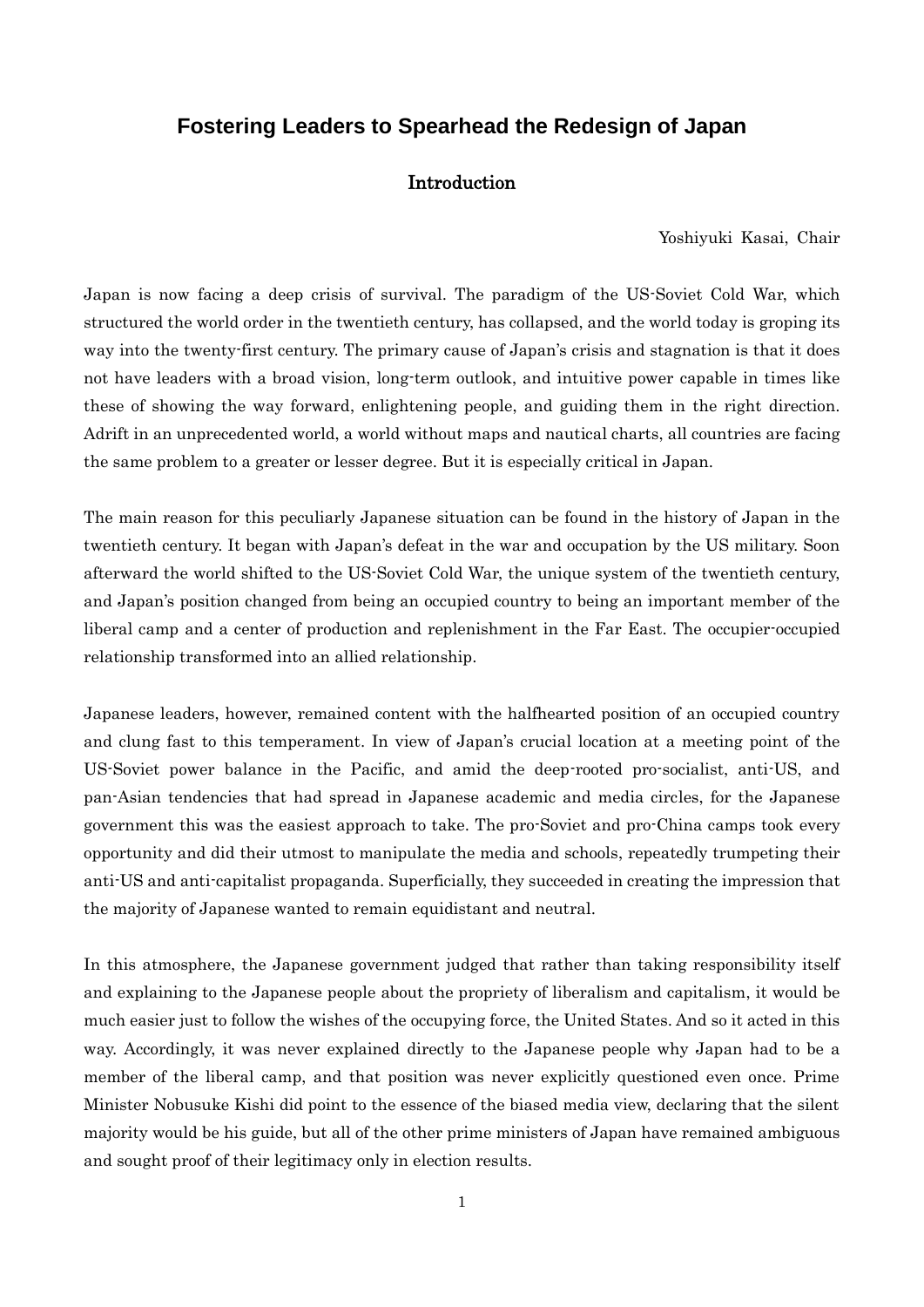It might appear as though Japan automatically sided with the liberal camp because the United States was its occupier in the past. But even if Japan had had a free choice, despite the vociferous propaganda of the pro-Soviet and pro-China camps and their lackeys, I believe that the Japanese people would have chosen the liberal road. Subsequent history shows that this was the only correct choice.

Prior to World War II, however, it was these same intellectuals and media who were now tossing out anti-US, pro-Soviet, and pro-Chinese propaganda who had been the ringleaders in fanning anti-British and anti-US sentiment among the Japanese public, leading the country into a ruinous war. After the defeat in the war, these people, who had inflicted the worst malfeasance on the Japanese public, cleverly disguised themselves as victims and placed the blame on the post-Meiji Japanese governments, bureaucracy, and zaibatsu. And without being judged either by the occupier or by the Japanese people, they continued to corrupt society with their anti-US and anti-establishment propaganda. Today also, as choices must be made toward a new world in the twenty-first century, they have not learned their lessons and continue to scatter fantasies about an East Asian community and so on and try to stir up the Japanese people with their railing against the Japan-US alliance, against the Trans-Pacific Partnership, and against nuclear power.

For Japan, establishing the alliance with America and siding with the liberal camp amounted to placing itself in a hothouse. Inside that hothouse, Japanese leaders avoided sharing the duties naturally expected of a responsible member of the international community, closed their eyes to the realities of the world, and ceased thinking. Leaving fundamental decisions of the state, centering on security, to the United States, they continued to seek justification for their management of national affairs only in the pursuit of economic gain.

Regarding domestic policies as well, there was no change in their ways of thinking and patterns of behavior. They evaded asking the people, as responsible members of the state, to fulfill their duties and make sacrifices. Rather than calling on them to swallow bitter but effective medicine, they kept on pandering to the public by proclaiming a rosy future and shelving issues, leaving everything inadequate and incomplete.

In its essential form, a democratic system involves bringing the proliferating egoistic desires of individuals together as a national consensus and refining them. The foundation of democracy is moderation, by which everyone accepts majority decisions reached by parliaments formed through equal and general elections held under the rule of law as a national consensus. In Japan, however, the sophistry of left-wing intellectuals and their tacit supporters in the media have promoted a deformed style of democracy premised on the utmost acceptance of minority views and local egoism.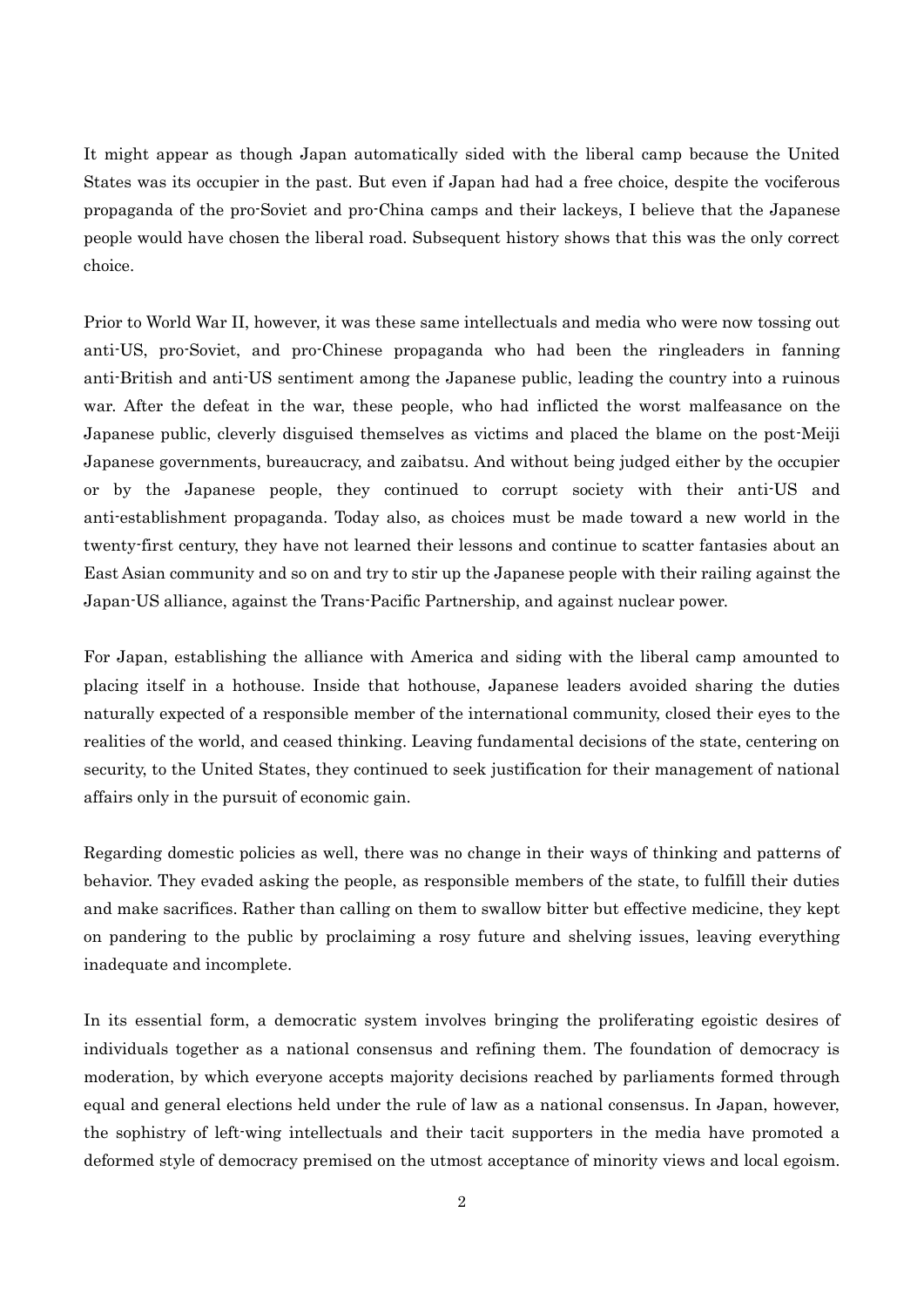This means that majority thinking is ruled by minority thinking. It can only be described as a suicidal act of democracy. Specific examples of this pattern are the problems of the location of nuclear power plants, the location of US military bases, and the deployment of Osprey aircraft. Another manifestation is the open acceptance these days of such self-contradictory terms as "local sovereignty."

Usually a country with this kind of identity crisis would be abandoned by the international community and would follow the path toward ruin. However, in the climate of "cold peace," that is, the US-Soviet balance of power supported by nuclear deterrence, Japan's irresponsibility was overlooked, because Japan's membership was crucial for the survival of the free world. It was for this reason that Japan was able to achieve miraculous economic prosperity.

It's better not to look at harsh realities; it's better not to think about troublesome matters; leave international political decisions to America and devote ourselves to improving performance under rules set by America. For a while, this self-destructive approach produced ideal results.

Forsaking the need to look, think, decide, and act for itself and to take responsibility, Japan went on to achieve miraculous economic development. This paradoxical success story had no parallel in world history. Amid the extremely unique international political structure of the US-Soviet Cold War, it was a particular solution brought about by Japan's special geographical location as a production, replenishment, and deployment base in the Far East. It was quite contrary to the general rule of seeking to achieve sustained success.

While Japan was still intoxicated by this success, the twentieth-century Cold War came to an end, and the world entered a transitional period of groping its way into the twenty-first century. The international political and economic situation changed, forcing countries to independently chart their own courses forward. Japan had lost its autonomy and self-dynamism (in other words, its "wildness"), so naturally, in these circumstances, its confusion is deep-rooted.

In this historical period of extraordinary change, Japan has to face up to the question of what kind of leadership is necessary to survive in a period of crisis and change. In ordinary times, you won't make any major mistakes if you just project the past into the future and follow precedents. Quite understandably, bottom-up leaders will be selected in such times. This type of leader, skilled in administrative matters, easy to boss around from above, easy to serve from below, and easy to get along with for colleagues, can be found in all fields—political, administrative, and corporate. The precondition for such leadership is mediocrity.

In a period of extraordinary change, however, there are no precedents and no maps. It is impossible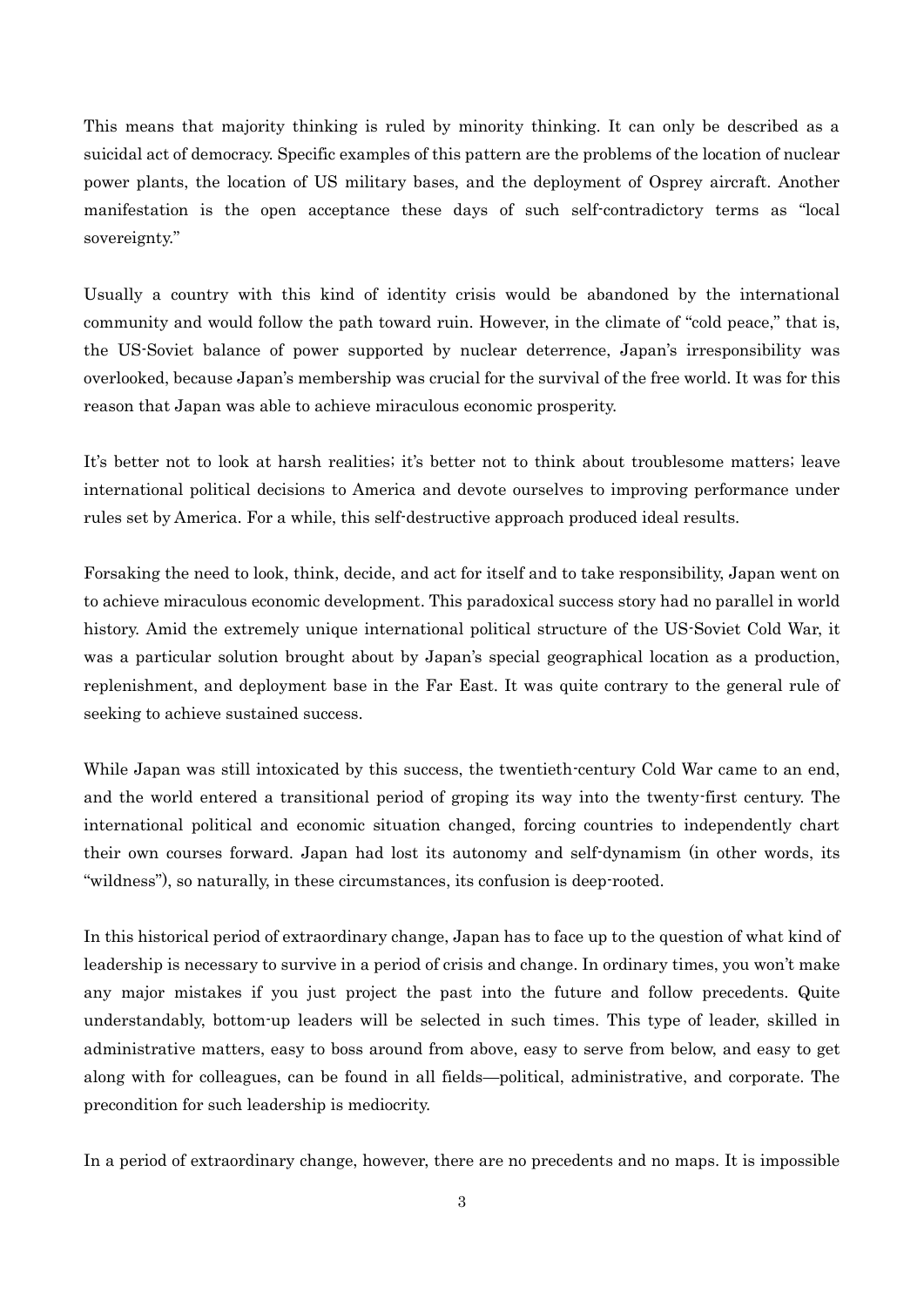to make forecasts. At such times, the group's survival depends on the leader's decisions. In times of change, leaders are required to be able to see the broad picture, to observe the summits of distant mountains, to point the way through uncharted wasteland, to take the initiative in clearing the path, and to compile new maps. For this purpose, they need to have qualities like intuition, action, and unshakable resolve.

There is a saying that goes, "In good times, don't forget the bad times." In the world of today, however, people have become accustomed to the good times and forgotten all about the bad times. The degeneration of leadership is a worldwide phenomenon. Unfortunately, though, it must be said that this phenomenon is most striking in Japan.

The world is changing fast. Human history has taught us time and time again that the survival of the fittest and weeding out of the unfit by catastrophes is a necessary condition for regeneration. At this time of change, in order for the Japanese people to respond properly and greet a new era, Japan needs leaders with the ability to respond to crisis. I believe the questions facing this committee are not only "What are the qualities of a leader in times of change?" and "How can such leaders be nurtured?" but also "How can we awaken the human resources lying dormant in our present society and get them to display leadership qualities quickly?" In other words, how can we create opportunities to turn nothing into something?

First of all, we must ask, what is the twenty-first-century world going to be like? Everyone asks themselves this eternal question, but no one can come up with a clear answer. The common axiom in any age and any situation, however, is to forecast the worst and prepare for the worst. And a clue to forecasting the worst can be found in modern history.

Modern history shows that about once every century, as an extension of the conventional wisdom existing until then, the world experiences a period of major change and transformation before moving on to the mechanism of the next century. Following the turbulence of the French Revolution and the Napoleonic Wars, the absolute monarchism of eighteenth-century Europe transformed into the so-called Vienna system of European sovereign states, namely, the Concert of Europe dominated by five powers—Austria, Britain, France, Prussia, and Russia. This led to a new period of peace and the golden age of nineteenth-century Europe.

The peace achieved by the Concert of Europe gave rise to unlimited optimism and economic prosperity in the nineteenth century. As the end of the century approached, however, a fin de siècle decline and breakup of values occurred. In addition, deflation became rampant as a result of surplus production capacity brought about by industrialization in Germany, America, and Russia. It became impossible to maintain the nineteenth-century Concert of Europe structure.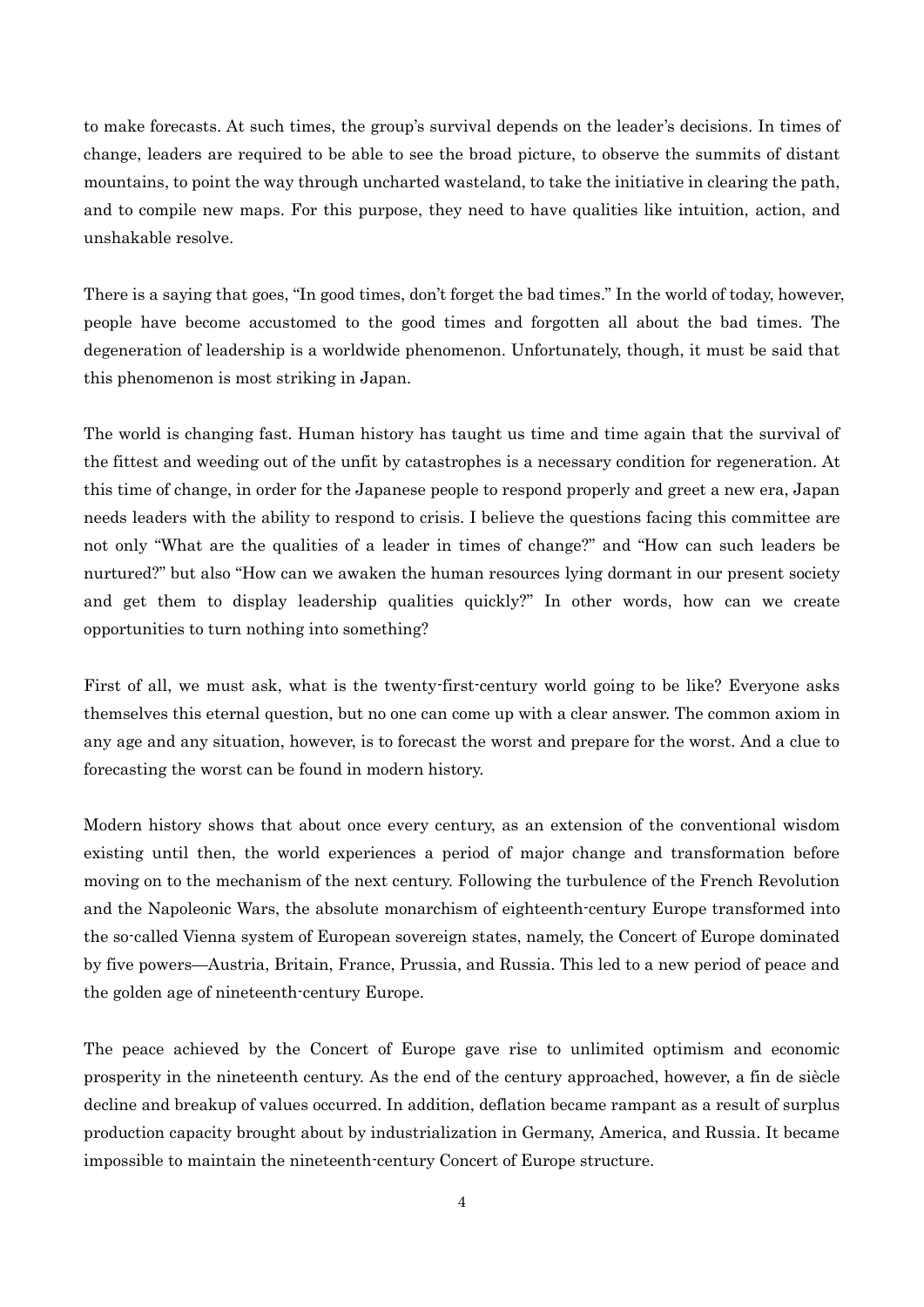What was the cause of unemployment? Who brought about the unhappiness? Britain thought the cause lay in the industrialization of Germany, America, and Russia and pointed its finger especially at Germany. Germany, meanwhile, thought that the cause of unhappiness lay in the imperialism and egoism of Britain, the hip country at that time, and anti-British sentiment grew worse. The cosmopolitan air of the nineteenth century rapidly turned into nationalism and patriotism, leading to a 31-year period of major change that began with World War I and the Russian Revolution and ended with World War II. After passing through this blast furnace, the world shifted to a new twentieth-century structure.

In the latter half of the nineteenth century, when European prosperity reached a peak, Japan abandoned its policy of seclusion and, amid a trend toward the colonization of Asia by European powers, realized the Meiji Restoration, a national independence revolution aimed at avoiding colonization. And as a result of the speedy construction of a new state and policies to enrich the country and strengthen the military, just 37 years later Japan miraculously defeated Russia, a European power. Japan was the final player to emerge in the nineteenth-century European world.

Japan's success in abandoning the policy of seclusion and rapidly building a modern state was thanks to leaders who were truly able to open their eyes in emergency times. They risked their lives and devoted themselves to the task of nation building. The revolution that they achieved in such a short time and with such amazing results knows no precedent in the world.

The process by which the stagnant nineteenth-century world transformed into the twentieth-century world took 31 years, beginning with World War I, passing through the Russian Revolution, and ending with World War II. After the transitional phase ended in 1945, the complete destruction suffered during this period created postwar reconstruction demand, and the new weaponry technologies that had been invented were converted into new consumer products after the war, spawning new markets. Deflation retreated, and the conditions for new economic growth were laid.

The vanguard of this new age, however, was not to be Europe. The invention of nuclear weapons had changed everything, shifting the world from the era of European powers to the twentieth-century structure of "cold peace" maintained by the mutual nuclear deterrence capabilities of the United States and the Soviet Union.

During this period Japan, which had emerged victorious in the Russo-Japanese War, exhausted its national and spiritual strength and descended into a state of semi-shock. Without any leaders to speak of, Japan was sucked into this period of worldwide historical change. That is the tragedy of the bottom-up pattern of crowd-pleasing leadership. A typical example is Fumimaro Konoe (prime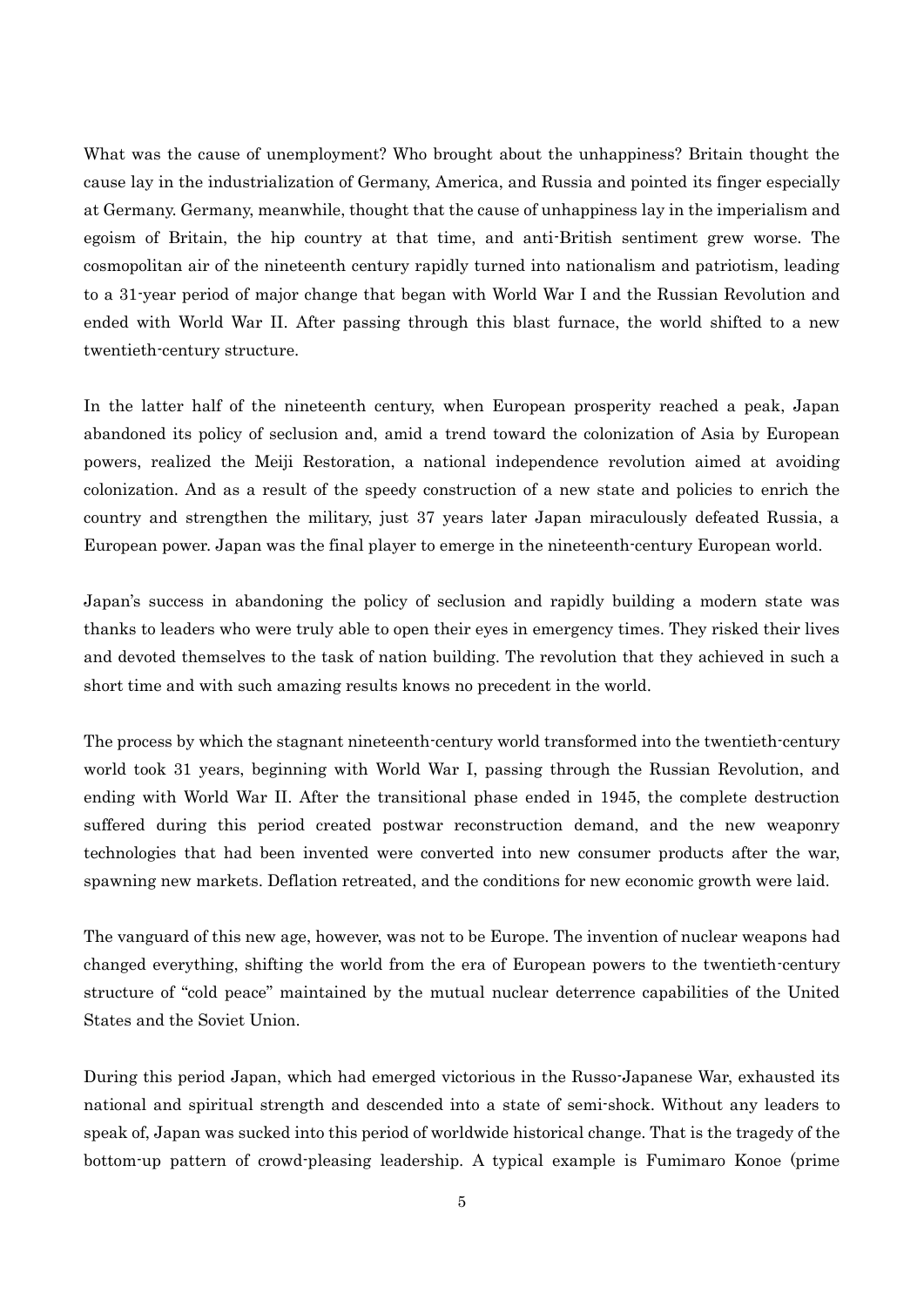minister in 1937–39 and 1940–41), who pandered to the runaway emotions of the masses, got swept along, and brought the country to ruin.

The latter half of the twentieth-century was characterized by miraculous economic development and sustained peace over a long period. But what made these features possible was the theory of deterrence based on the unimaginable destructive power of nuclear weapons. The two superpowers, which both possessed enough destructive power to completely annihilate the other from the face of the Earth, divided the world into two blocs. Staring each other in the eye with the readiness to stab at any moment, they created a balance of power in which everything in the end was settled peacefully. In other words, they maintained a "cold peace." As long as the US and Soviet nuclear umbrellas were soundly maintained—that is to say, as long as nuclear weapons remained under the control of the two superpowers—the world was at peace.

The twentieth-century system ended with the collapse of the Soviet Union in the 1990s, and the search began for a new framework for the twenty-first-century world. Naturally, the miraculous economic prosperity of the liberal-bloc countries created surplus production capacity and brought about deflation. The world is now at another turning point. But unlike the transitional period in the last century, in the twenty-first century it has not been accompanied by destruction. As the United States and the Soviet Union were staring at each other with their mutual nuclear deterrence capabilities, the latter imploded, so the Cold War came to an end without any of the destruction seen in the past. As the surplus production capacity of the liberal camp remained unsolved, the Soviet Union and Eastern European countries collapsed, and world demand contracted. In times of change up to and including the last century, the destruction caused by war served as a surplus-adjusting function. In the face of nuclear deterrence, however, there was no room for this function to work at all.

"Globalism" was coined as a slogan to characterize the post–Cold War world and break out of this deadlock. One side of the bipolar US-Soviet setup had disappeared, so the next structure was one of unilateral rule by the victor, America. This is the starting point of globalism. Since there was no destruction-triggered adjustment, the only way to achieve differentiation from others was to go beyond national borders and tap cheaper labor forces. It was only natural for capital to go global. Behind the banner of globalization, American capital transcended national borders and spread to Eastern Europe, Asia, and China with the aim of achieving differentiation on the cost side. Other Western countries and Japan followed suit, leading to a further expansion of surplus production capacity, and now we have the worst global deflation in the history of the world.

Capital can easily cross national borders, but workers cannot. Languages, manners, customs, and cultures continue to have a regional flavor. In other words, sovereignty remains part and parcel of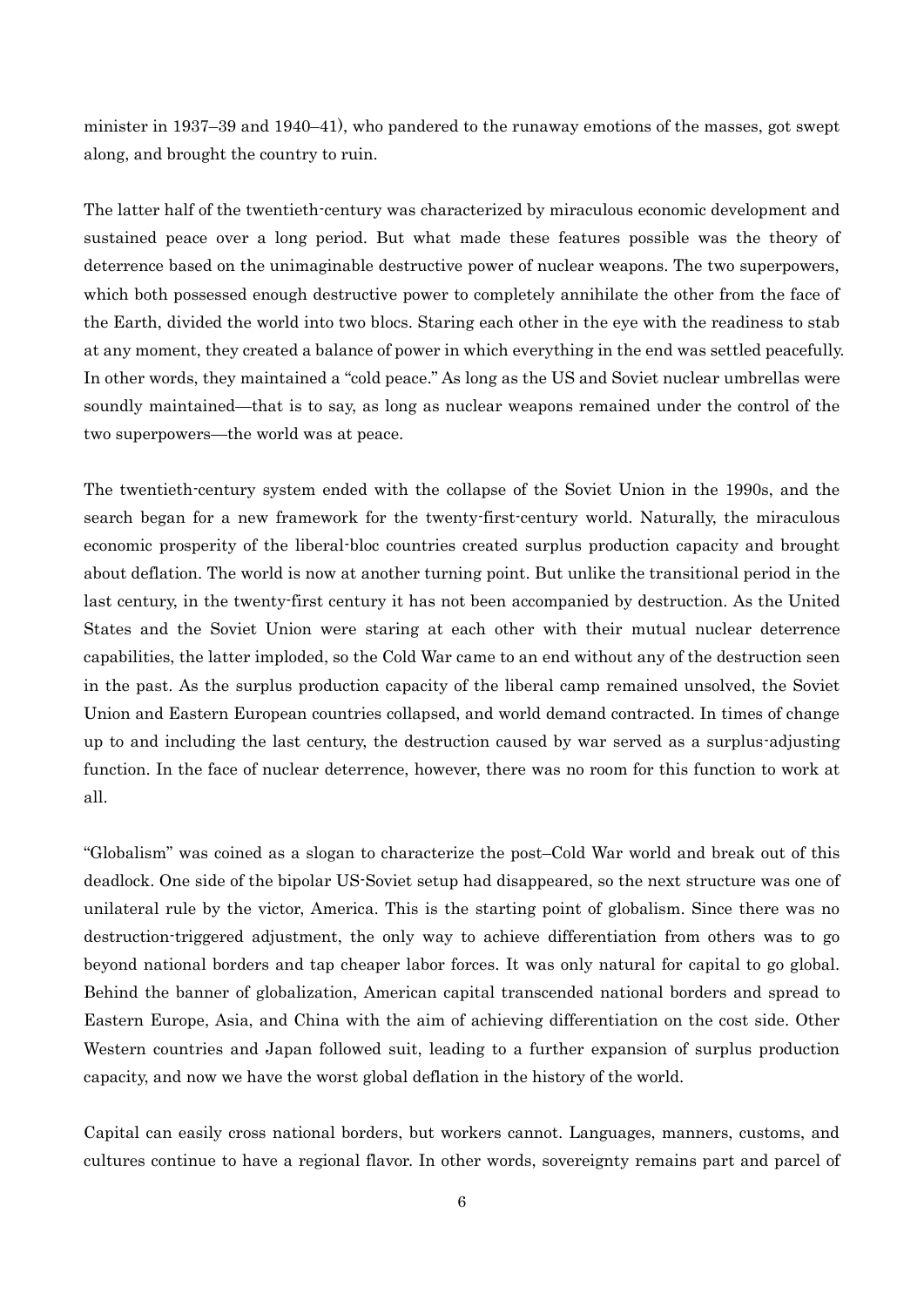territory, nation, and national culture. This duality, by which capital has globalized but sovereignty has not transcended national borders, is the characteristic and issue of the twenty-first century. Constituent members of the state are individuals, and similarly, as before, constituent members of the international community are sovereign states.

In these circumstances, what shape is the world going to take in the twenty-first century? No one can give a clear answer to this question. But if I may be so bold as to make a guess, I would speculate that it will be an era in which regional groupings are formed by sovereign states sharing the same values, geopolitical conditions, customs, and cultures. In place of the United States and Soviet Union, world peace will be maintained by the balance of power among the multiple regional groupings thus formed. And amid the expanded nuclear deterrence, I imagine that the competition and fight for survival among these regions will function to adjust production surpluses. Since nuclear weapons slipped their way through US-Soviet control and have proliferated, the establishment of a balance of power has become more complex than before. The European Union should be seen not as the vanguard of global society, as many Japanese like to believe, but as a first step toward regional integration steeped in egoism. In addition, China is greedily and egoistically pursuing expansion under its system of state capitalism. The Trans-Pacific Partnership, which the United States is promoting as a counter to these forces, is likely to become a key player of the twenty-first century.

Whatever the case, the leadership required today will need to have a perspective of the world in the twenty-first century, be aware of the role of sovereign states in this world, and fulfill a role in promoting the factorization of sovereign states sharing values, geopolitics, and indigenous culture. Our task is not only to address the long-term development of such leaders but also to immediately awaken dormant abilities so as to ensure that we do not get left behind in the moves to shape the twenty-first-century world, which have already begun.